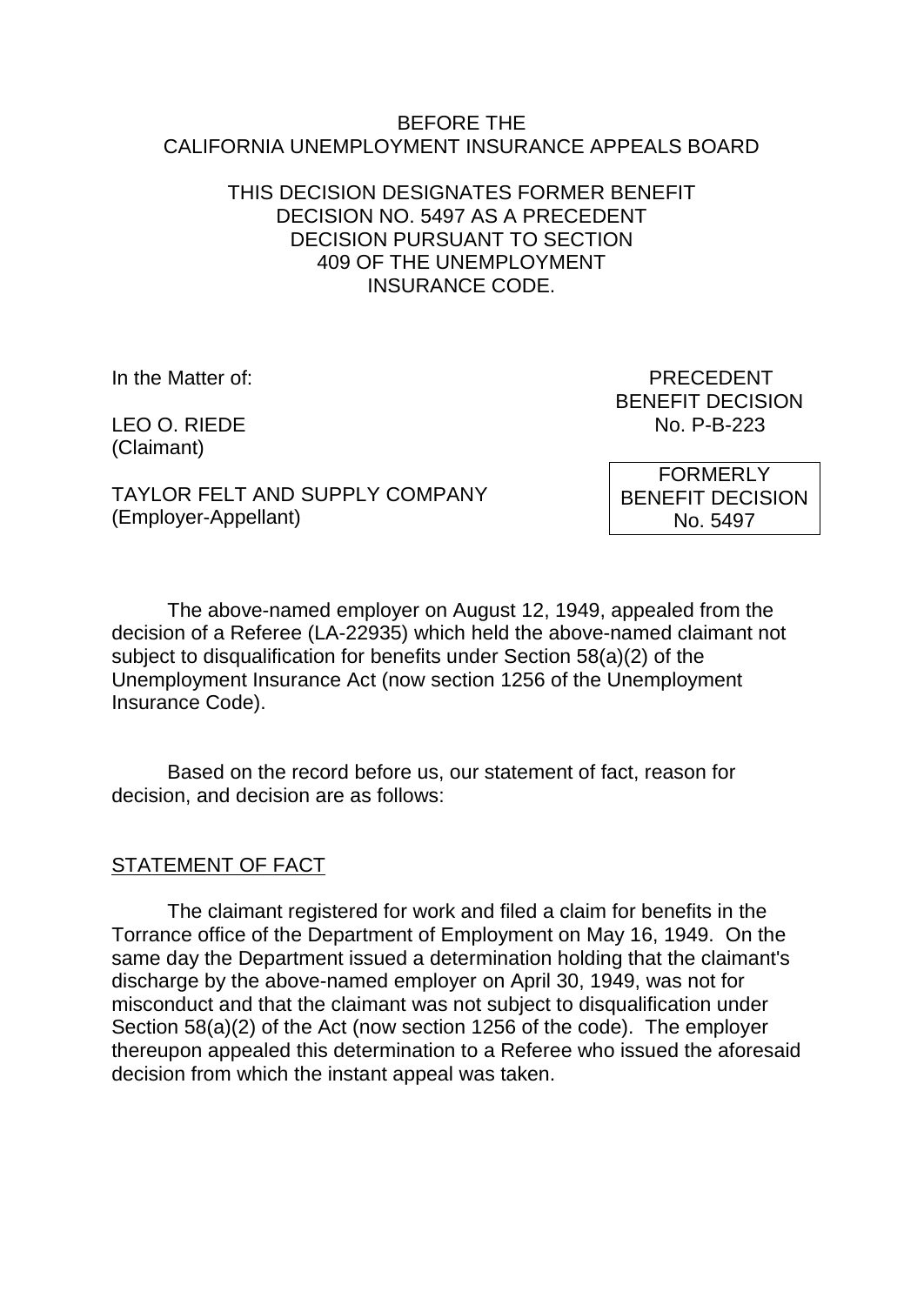The claimant was last employed by the appellant as a salesman for about a year ending April 30, 1949, by his said discharge. The appellant's place of business is in San Francisco. The claimant was employed as a salesman with Southern California as his territory and Los Angeles as his headquarters. The claimant was expected to call upon old customers and develop new customers in his territory, and as a part of his duties was required to submit weekly reports showing the calls he had made. His discharge resulted from the appellant's belief that the claimant had for several months been neglecting his work by failing to make sufficient customer calls and by filing late reports. During the period prior to the claimant's termination, the appellant wrote him several letters requesting reports and expressing dissatisfaction with the claimant's performance of his duties.

The claimant admitted that during the last months of his employment he had filed late reports and that at the time of his termination his last three weekly reports had not yet been filed. He alleged that the appellant had made it difficult for him to perform satisfactorily because the appellant, despite several requests, failed to supply him with certain price lists necessary to the sale of the product, and asserted that this had caused him to lose his "enthusiasm" for doing the paper work necessary in filing reports.

The evidence discloses that the claimant in five weeks within the several months preceding his termination made 14 calls in one weak, 19 in another and 12 calls in each of three other weeks. The appellant testified from his knowledge of the claimant's territory and his own sales experience therein that a good salesman should be able to average eight calls per day. The claimant testified that a salesman of the products in question in his territory should be able to make from six to fifty calls per day and asserted that on some days he would make six or seven calls and on others forty. On one occasion the appellant sent the claimant a list of so-called "hot prospects" upon whom the claimant was directed to call. The evidence shows that the claimant did not call on these customers for ten days to two weeks. The claimant offered no explanation for his delay in making these calls. The record is inconclusive as to whether or not the appellant supplied the claimant with adequate price lists. It does not establish, however, that the lack of such lists prevented the claimant from performing his duties satisfactorily.

### REASON FOR DECISION

A claimant who has been discharged from his employment is subject to disqualification for benefits under Section 58(a)(2) of the Act (now section 1256 of the code) if the discharge was for misconduct. Disqualifying misconduct consists of acts or omissions in intentional and substantial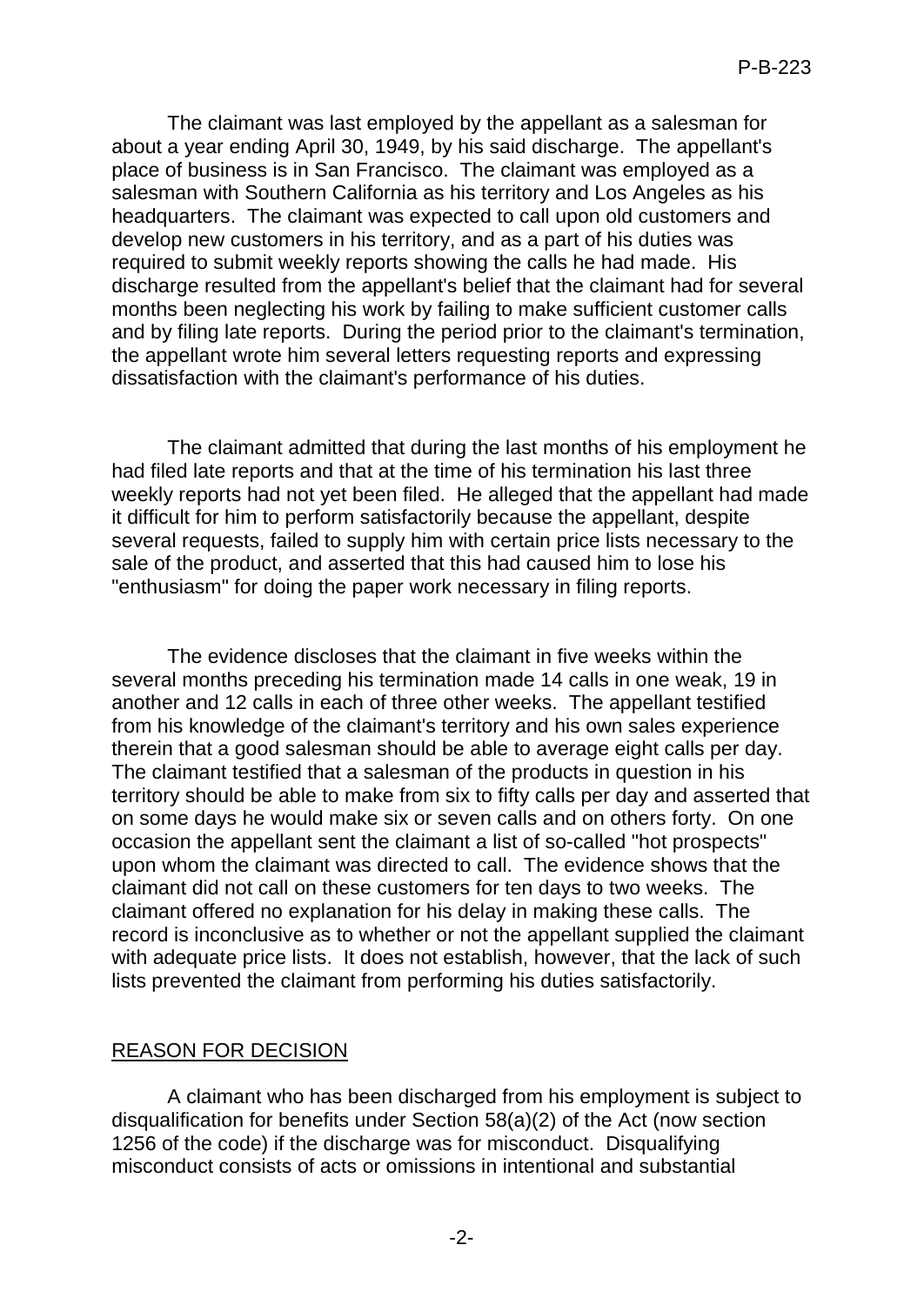disregard of an employer's interests or an employee's duties and obligations to his employer (Benefit Decision No. 5376-12229).

The evidence in this case satisfies us that the claimant without good reason was seriously remiss in the performance of his duties as a salesman, and that his failure in this connection was intentional and in substantial disregard of the employer's interests. In none of the five weeks hereinbefore mentioned did the claimant contact 30 customers, the minimal number which, by his own estimate, should have been contacted. A single instance of conduct of the type here involved might not constitute misconduct, but in our judgement, the claimant's continued failure to file reports and to contact customers in a number which could be reasonably expected of the average salesman, does amount to disqualifying misconduct, especially where, as here, the employer has placed the employee on notice that his performance is unsatisfactory (Benefit Decision No. 4828-8588).

We find no justification for the claimant's conduct in the appellant's alleged failure to provide him with adequate price lists. There is nothing to show and it cannot be inferred, even if the appellant had failed to provide price lists, that the claimant was thereby prevented from calling on customers or mailing his reports. We therefore conclude that the claimant's discharge on April 30, 1949, was misconduct, by reason whereof he is subject to disqualification for benefits under Section 58(a)(2) of the Act (now section 1256 of the code).

#### DECISION

The decision of the Referee is reversed. Benefits are denied for the first week subsequent to April 30, 1949, in which the claimant first registered for work and for four additional weeks pursuant to Section 58(b) of the Act (now section 1256 of the code).

Sacramento, California, December 16, 1949.

### CALIFORNIA UNEMPLOYMENT INSURANCE APPEALS BOARD

MICHAEL B. KUNZ, Chairman

GLENN V. WALLS

PETER E. MITCHELL